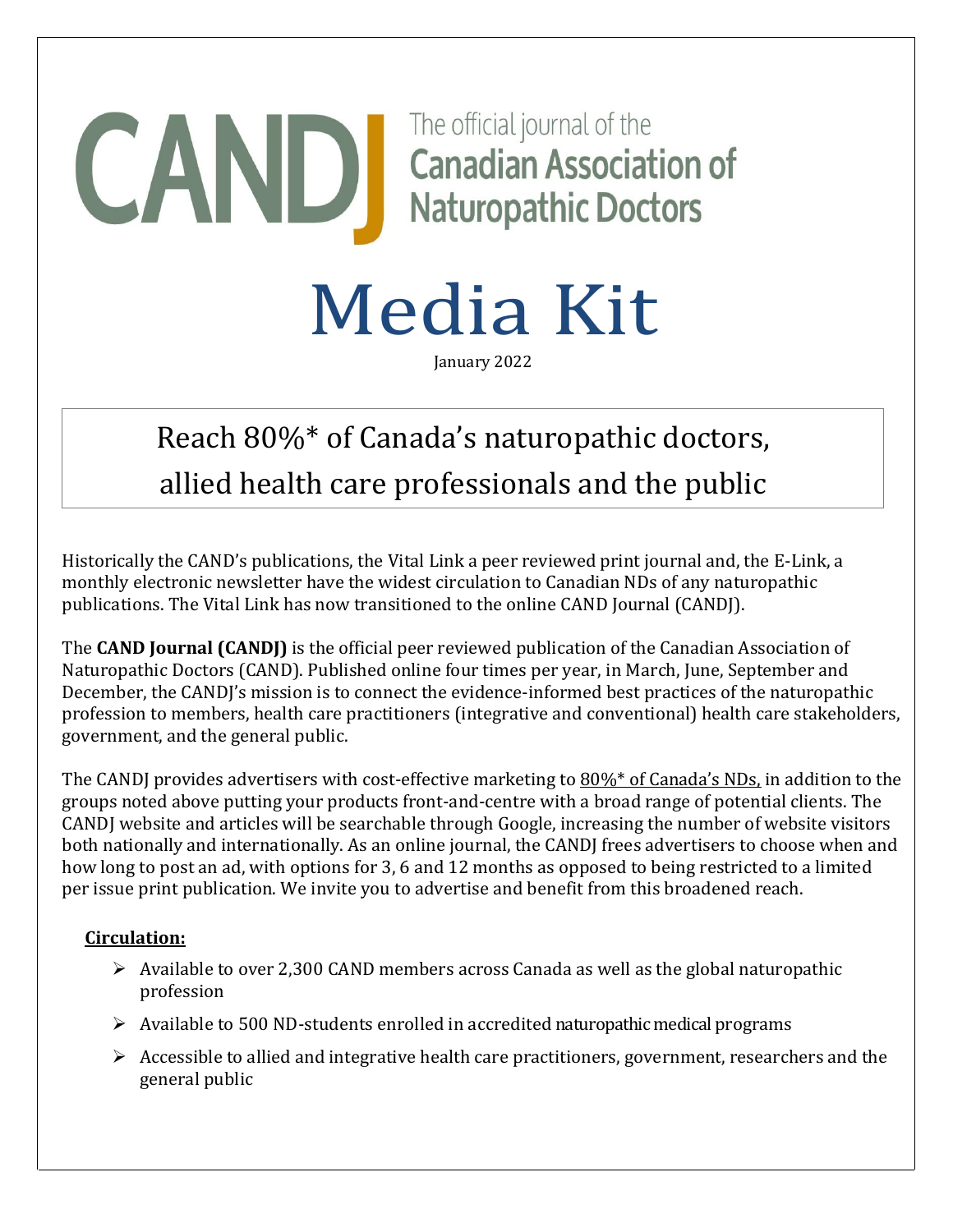

#### **Stay connected with NDs while showing your support**

Invest as an advertising partner and enjoy unequalled exposure to NDs and other allied health care professionals while demonstrating your support of the Canadian Association of Naturopathic Doctors and the naturopathic profession across Canada. Please see the following pages for rates and further details.

\*CAND professional membership consists of approximately 80% of all qualified NDs in Canada as verified by the national database

#### **Examples of Banner Types**

#### **Leader Board – rotates at top of site above header Vertical 1, 2, 3**



#### **Submission and Peer Review System (gated access)**



| Cand                                                                                                                                                                                                                                                         | The official journal of the<br>Canadian Association of<br>Naturopathic Doctors                                                                                                                                                                                                                                            |                                                                                                 |
|--------------------------------------------------------------------------------------------------------------------------------------------------------------------------------------------------------------------------------------------------------------|---------------------------------------------------------------------------------------------------------------------------------------------------------------------------------------------------------------------------------------------------------------------------------------------------------------------------|-------------------------------------------------------------------------------------------------|
| KING ALBUMO - COMTAPT - ALBUMO - PELIDICIES -                                                                                                                                                                                                                | ливанию.                                                                                                                                                                                                                                                                                                                  | q muz-                                                                                          |
| CAND)<br>initisyst pleadour<br>EDITOR<br>SELECTIONS<br>Wew Articles Here                                                                                                                                                                                     | About the Justical<br>introducional policiente e la con-<br>With Abbase of the resolution of<br>HEZDITH JOSIT HANKSHID TH MAJOR<br>AT SEPPLATION OF WHEN<br>acido ministrativamentos anos<br>relative a minori, last an sections<br>comboledrapely, self-ax<br>salarolist, governme, and hy generical to<br><b>LANDRY</b> | Sánew (AVI)<br>Marrow arriv (AND)<br><b>State</b><br>hissanlain Samla.<br>Aisti den aanta Savan |
| NACION TO PHOTOGENEEL &<br>thanks.<br>is come announced operations operate.<br>series.<br>to verministera anciente si concervamente<br>отных додной исплетениях объясного их<br><b>CHILDFORM</b><br>to the people work de late to and<br>Wrannian<br>KANSA ) |                                                                                                                                                                                                                                                                                                                           | <b>Vertical 1</b>                                                                               |
| Comeri svor<br>75.27.0.10039                                                                                                                                                                                                                                 |                                                                                                                                                                                                                                                                                                                           |                                                                                                 |
| www.com                                                                                                                                                                                                                                                      |                                                                                                                                                                                                                                                                                                                           |                                                                                                 |
| 101185.6                                                                                                                                                                                                                                                     |                                                                                                                                                                                                                                                                                                                           |                                                                                                 |
| 43417610931100                                                                                                                                                                                                                                               |                                                                                                                                                                                                                                                                                                                           |                                                                                                 |
| 20TOFALAOTES                                                                                                                                                                                                                                                 |                                                                                                                                                                                                                                                                                                                           | <b>Vertical 2</b>                                                                               |
| Arger, Onel, Opressedes and To-brakegy in Malurapolitic Cars                                                                                                                                                                                                 |                                                                                                                                                                                                                                                                                                                           |                                                                                                 |
| ories fuer<br>ara usa:                                                                                                                                                                                                                                       |                                                                                                                                                                                                                                                                                                                           |                                                                                                 |
| prote                                                                                                                                                                                                                                                        |                                                                                                                                                                                                                                                                                                                           |                                                                                                 |
| VERSION COUNTINUES ARE AN ARTIST<br><b>Stanfordes Sheav State</b><br>árii ouis<br>tourns.                                                                                                                                                                    | $\overline{\mathbf{x}}$                                                                                                                                                                                                                                                                                                   | <b>Vertical 3</b>                                                                               |
| Pasto is Transister to Nonyelts Balegatian Photos Linky Transistered                                                                                                                                                                                         |                                                                                                                                                                                                                                                                                                                           |                                                                                                 |

Canadian Association of Naturopathic Doctors • 20 Holly Street, Suite 200, Toronto, Canada M4S 3B1 Toll-free 1.800.551.4381 • Local 416.496.8633 • F 416.496.8634 • info@cand.ca • www.cand.ca

 $\log \frac{1}{2}$  .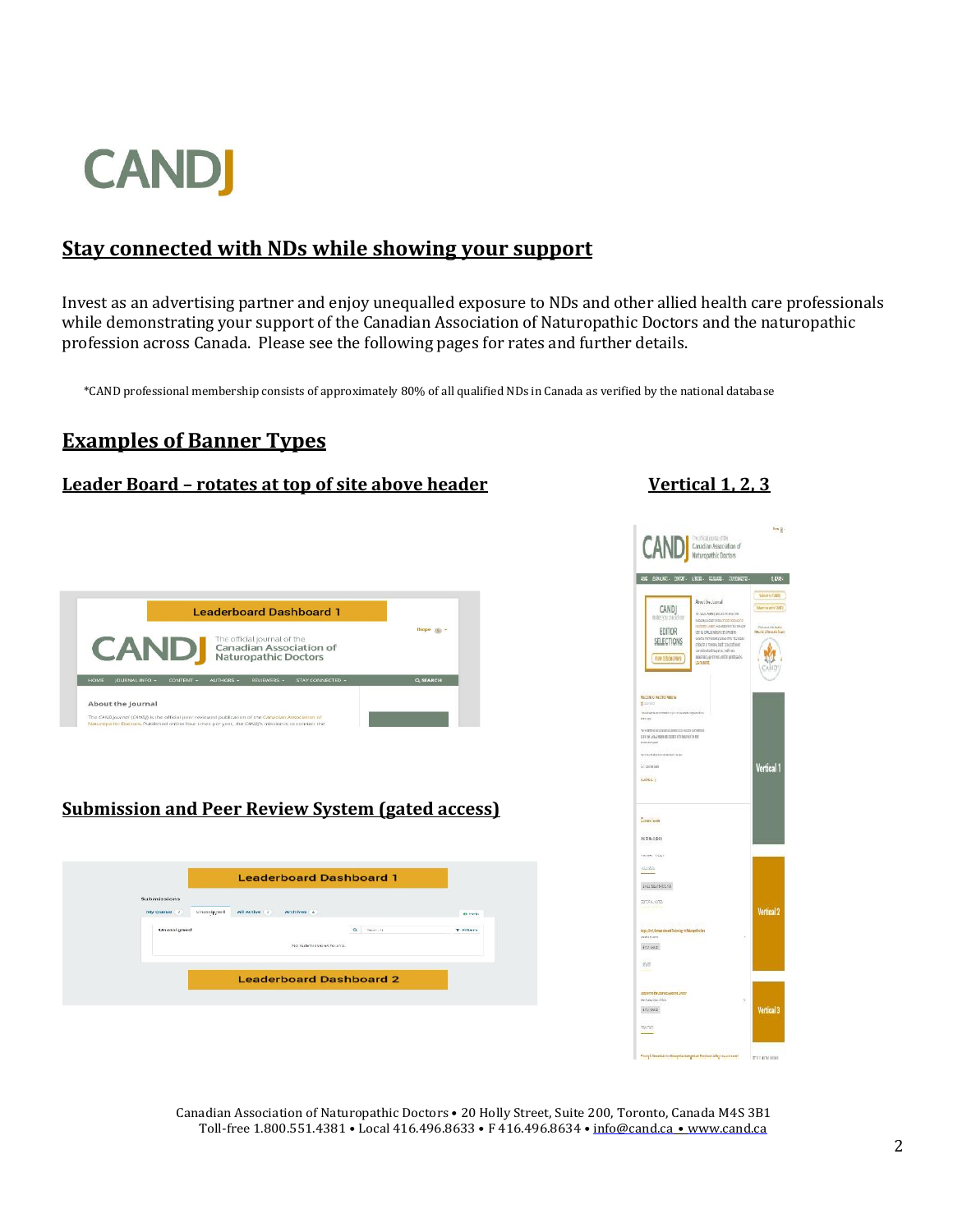# CAND

#### **2022 Advertising Options and Rates**

All positions are sold on a share-of-voice (SOV) model, split into a minimum of 25% shares. Placements will be invoiced on the first of the month the impressions begin being served.

| <b>BANNER LOCATION</b>                                                                                 | <b>DIMENSIONS</b> | <b>RATE</b><br>3 months | <b>RATE</b><br>6 months | <b>RATE</b><br>12 months<br>(new ad quarterly) |  |  |  |
|--------------------------------------------------------------------------------------------------------|-------------------|-------------------------|-------------------------|------------------------------------------------|--|--|--|
| Leader Board (rotates at top of site above header)                                                     | 728 X 90 pixels   | \$1,500.00              | \$3,000.00              | \$6,000.00                                     |  |  |  |
| Vertical 1 (rotates right side all reader<br>interface pages)                                          | 240 X 600 pixels  | \$1250.00               | \$2500.00               | \$5,000.00                                     |  |  |  |
| Vertical 2 (rotates right side of all reader interface<br>pages)                                       | 240 X 450 pixels  | \$1000.00               | \$2000.00               | \$4,000.00                                     |  |  |  |
| Vertical 3 (rotates right side of all reader interface<br>pages)                                       | 240 X 240 pixels  | \$750                   | \$1,500.00              | \$3,000.00                                     |  |  |  |
| Placement on Submission and Peer Review System - gated access *accessible to authors and Editors only. |                   |                         |                         |                                                |  |  |  |
| Dashboard Option 1 (rotates at top of user<br>dashboard)                                               | 728 X 90 pixels   | \$450                   | \$900.00                | \$1,800.00                                     |  |  |  |
| Dashboard Option 2 (rotates at bottom of user<br>dashboard)                                            | 728 X 90 pixels   | \$450                   | \$900.00                | \$1,800.00                                     |  |  |  |

\*Prices do not include Corporate Partner discounts or taxes and are subject to change.

#### **Ad Posting Information**

Advertisers have the option to select the month and duration for ads based on the above rates and the advertising options outlined in the Insertion Order Agreement. Ads will start on the first day of the month they are to begin and will run for the time selected. Ad graphics are to be submitted 14 days in advance.

**NOTE:** The CANDJ will no longer have themed issues.

#### **Banner Ad Requirements**

- $\triangleright$  Ads must be submitted in GIF, PNG or JPG
- $\geq$  72 dpi resolution
- $\triangleright$  No Flash
- $\triangleright$  File size not to exceed 100 KB
- > Click-through URL must be provided
- **Materials are due 14 days in advance of the date the ad will be posted**
- **Email materials to:** info@cand.ca